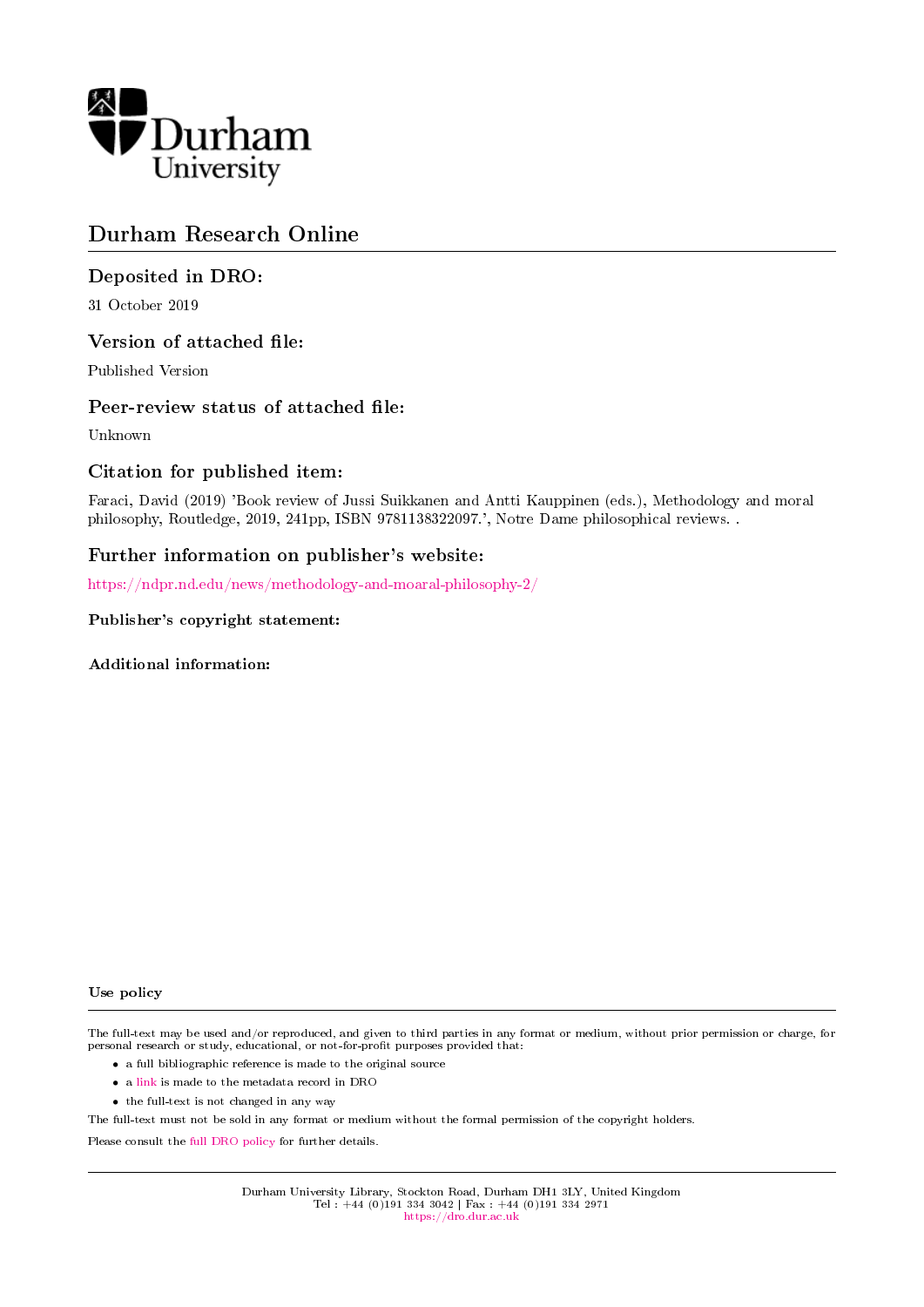# Jussi Suikkanen and Antti Kauppinen (eds.), *Methodology and Moral Philosophy,* Routledge, 2019, 242pp., \$140.00, ISBN 9781138322097.

*David Faraci, Durham University*

*Methodology and Moral Philosophy* is fairly typical for edited volumes in contemporary analytic philosophy. The editors choose a topic. Most authors write essays that are clearly relevant to that topic, but also illuminate its breadth, together composing something not quite cohesive. Most of the essays are good (there is no obvious correlation between relevance and quality) and perhaps more importantly some are *refreshing* as the authors have allowed themselves room for the kind of innovative exploration that the cutthroat world of journal publishing tends to discourage.

Given this, if someone tells me they are interested in methodology and moral philosophy, I probably won't recommend that they run out and buy this book. But this somewhat negative point is not what I want to focus on; I mention it only because this is after all meant to be a review of *the book.* I'd rather focus on two things: first, that if someone tells me they are interested in any of a number of questionsin ethics or metaethics, I will definitely point them towards particular chapters; and second, that I am glad books like this continue to be published, because whether or not they work well *as books,* they winnow a lot of wheat that our field's publishing practices too frequently mistake for chaff.

The volume is split into four parts—to their credit, the editors do not try to shoehorn the chapters into a single narrative. The first part, "The Prospects of Empirical Ethics," is quite different from the others. As the title suggests, its three chapters concern the role that empirical data can or should play in ethics. In Chapter 2, "How to Debunk Moral Beliefs," Victor Kumar and Joshua May argue that global epistemological debunking arguments in ethics fail, but that nonglobal ones represent an important space in ethics for empirical work. They introduce a dilemma for global debunking arguments: debunkers either (a) identify an epistemically defective contributor to moral belief-formation, but fail to demonstrate that it is a *major* contributor (the "empirical flaw"); or (b) identify a major contributor to moral belief-formation, but fail to demonstrate that it is epistemically defective (the "normative flaw"). I find their suggestion that there is tension between these two elements of debunking arguments interesting, but their motivation of the "normative flaw" horn focuses on issues that are simply too large, contentious and difficult for the space afforded them. One cannot reasonably expect to resolve the ongoing debate over the potential gap between the moral truth and our evolved moral attitudes *in a single paragraph.*

In Chapter 3, "Who's Afraid of Trolleys?" Antti Kauppinen (one of the editors; the other wrote the introduction) defends traditional thoughtexperiment-based ethical methodology against recent empirical challenges. Kauppinen offers an in my view much-needed critique: experiments tend to be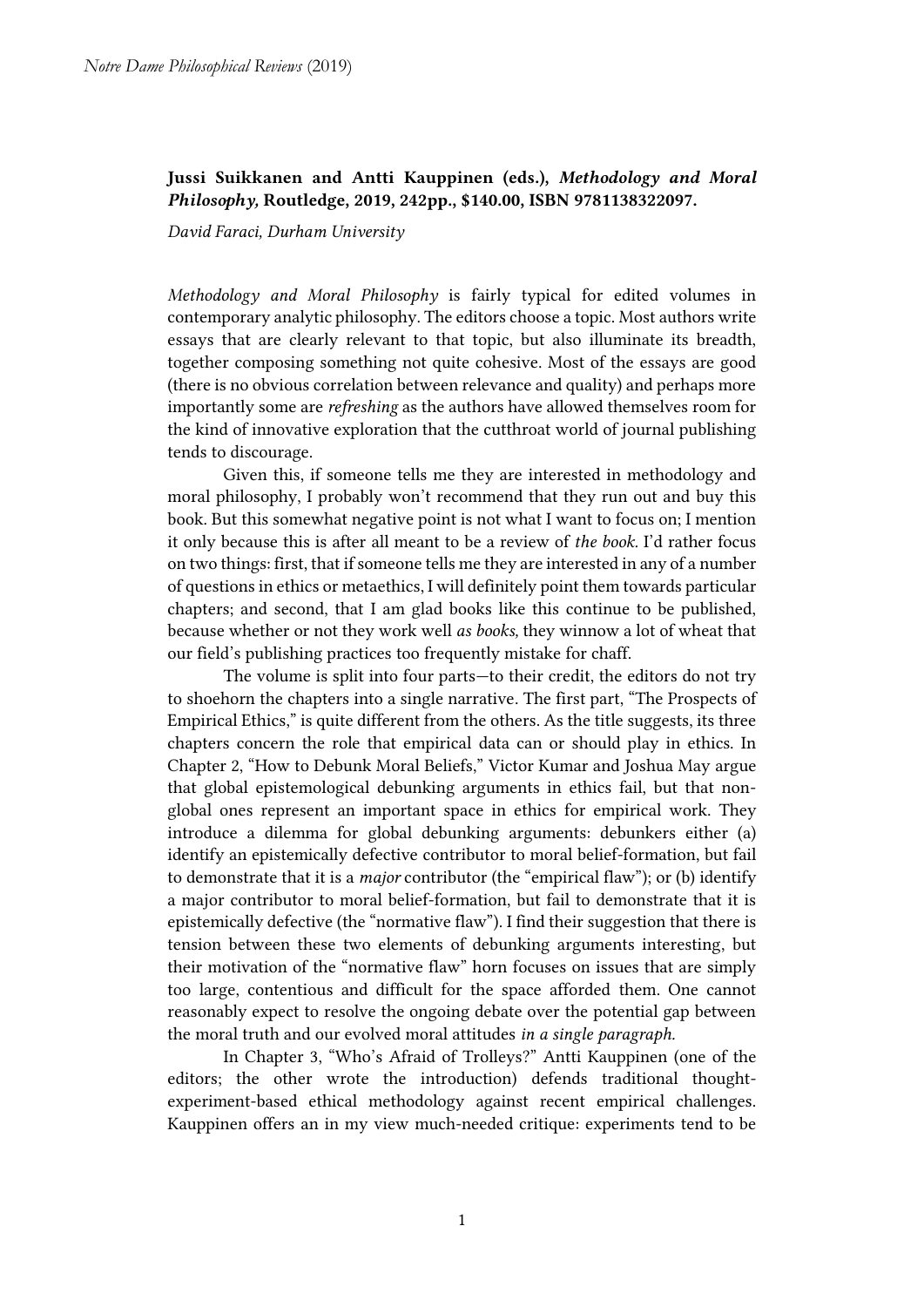run in contexts markedly different from those in which these methodologies are actually employed. As he puts it, "it would be a mistake to think that philosophical training fosters a skill in thought experimentation that can be exercised in isolation from the context of a philosophical debate" (69). Hear, hear.

In Chapter 4, "Learnability and Moral Nativism: Exploring Wilde Rules," Tyler Millhouse, Alisabeth Ayars and Shaun Nichols offer empirical evidence that people are capable of learning "Wilde rules," which prohibit allowing something but permit deliberate causation of it—so named for Oscar Wilde's *bon mot* that a "gentleman never offends unintentionally." This serves to undermine the nativist hypothesis that certain uncommon norm structures are unlearnable—analogous to the idea that the unlearnability of certain grammatical structures supports linguistic nativism. The chapter showcases empirical methodology more than discussing it, so it's a bit of a stretch where relevance is concerned, but again I saw no correlation between relevance and quality; it's fascinating work.

The volume's second part, "New Methods," comprises two chapters. Chapter 5 is Catherine Wilson's "Metaethics from a First-Person Standpoint," in which she "describe<sup>[s]</sup> an approach to the question of the sources of normativity that developed from my own frustrations in teaching metaethics from a thirdperson standpoint, that is, in the normal way, to undergraduates and graduates" (94). Her narrative may well be pedagogically useful—the content is drawn from her open-source textbook—but as someone who works in metaethics, I did not find it especially illuminating.

Chapter 6 is Andrew Sepielli's "Consequentialism and Action *qua* Action." This is one of the chapters that makes me particularly glad this sort of volume exists. And I say that despite disagreeing with him strongly.

Sepielli offers a defense of consequentialism on structural, axiological grounds. This doesn't represent a new method *per se*; lots of consequentialists have tried to show that alternatives face structural problems—consider the "paradox of deontology." But close enough. The basic idea is that *authoritative*  norms are *all things considered* norms, and that being *all things considered* means evaluating things *full stop,* rather than with respect to some limited category. Consequentialism, Sepielli claims, considers whether an action is *good*; other views ask only whether it is a good *action.*

This is clever and fascinating. But I don't think it works. Sepielli thinks that *pure* evaluation of an action evaluates it as "a kind of thing or event" where "what makes a thing good are the past, present and future consequences of its existing, occurring or obtaining" (115). In short, the suggestion seems to be that the kind of evaluation we apply to states of affairs is a sort of *default.* I see why this would be attractive to many people in a long line of consequentialist-heavy normative ethics. I also see it as precisely the sort of claim non-consequentialists have been at great pains to reveal as a substantive commitment, rather than an implication of axiological structures defensible on ethical-theory-neutral grounds. (I raise similar concerns about the "paradox of deontology" in my (2019).)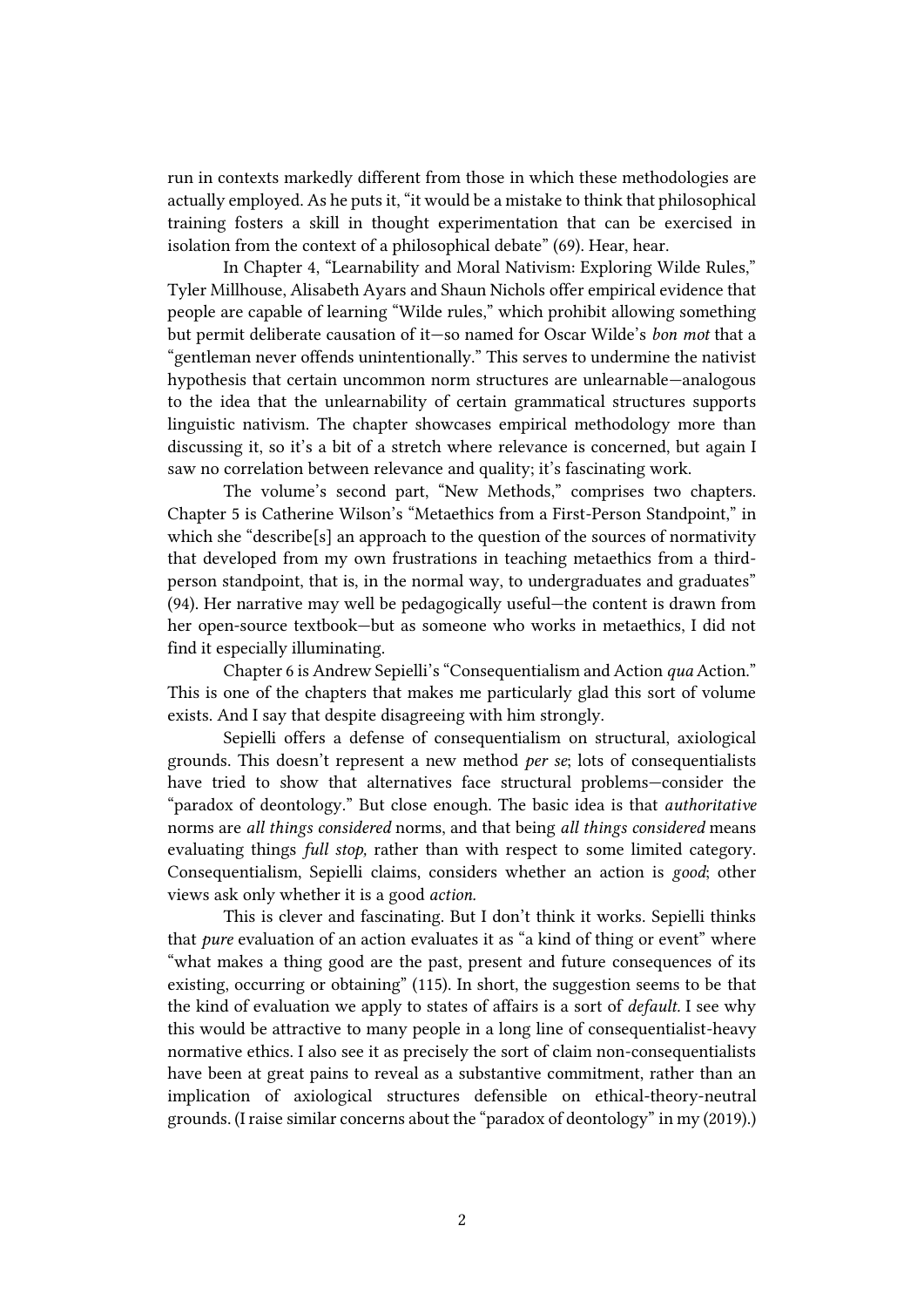But this doesn't mean the work isn't important; for one, it helps me (and hopefully others) to better understand where sophistical consequentialists and I disagree.

The latter two parts of the volume are "Evaluations of Recent Methods" and "Normative Ethics and Metaethics." I want to discuss three of the remaining five chapters together, so from here I step a bit out of order.

Part 3 opens with Chapter 7, Christopher Cowie's "The Similarity Hypothesis in Metaethics." It is (as is typical for Cowie) a carefully thorough critique of a common, but often underspecified claim: that theoretical and practical normativity are sufficiently similar that we should expect their metasemantics, metaphysics and epistemology to parallel one another. If you're interested in that claim—and a lot of people are—I'd give it a read.

Part 4 opens with Chapter 10, Pekka Väyrynen's "Normative Commitments in Metanormative Theory." Väyrynen offers a recipe for demonstrating that a metaethical view has substantive normative ethical implications. He then applies this recipe to argue that some particular metaethical views unexpectedly have such implications—metaphysical views about the modal status of normative principles; and metasemantic views about what fixes the extension of normative predicates. I suspect he's right, though I am less sanguine than he is that having such implications doesn't threaten the credibility of the views in question. For reasons of space I won't say more about why, except to note that my concerns are related to issues of "non-arbitrariness" discussed below. Whatever the significance of Väyrynen's results, it's very cool stuff.

The remaining contributions are Part 3, Chapters 8 and 9—James Lenman's "The That" and Jack Woods' "Footing the Cost (of Normative Subjectivism)"—and Part 4, Chapter 11—Matthew Silverstein's "Revisionist Metaethics." Each speaks in favor of metaethical anti-realism (broadly construed), but in very different ways: Lenman argues for a socially and historically cognizant Humeanism about reasons; Woods argues that subjectivism is compatible with the kind of "universality" required by normativity's functional role; Silverstein suggests that there is tension between the *intensional* and *extensional* adequacy of metaethical theories, and argues that we should give priority to the former something he takes to favor anti-realism.

As an anti-Humean, anti-subjectivist realist, I was unconvinced by all three chapters. But there was a marked contrast between my reactions to Lenman's versus the other two. Lenman's seemed to me an exemplar of an alltoo-common, frustrating pattern: a philosopher notes some important features of a phenomenon and suggests that those features support their favored view, without engaging at all with the many philosophers with opposing views who explicitly recognize those very same features. For example, consider the point made by many in many different ways—that deliberation in accordance with some sort of normative standard seems inescapable. One incarnation that's received a good deal of recent attention is Bart Streumer's work defending a literally unbelievable error theory (e.g., his 2017). Given this, I found Lenman's claim that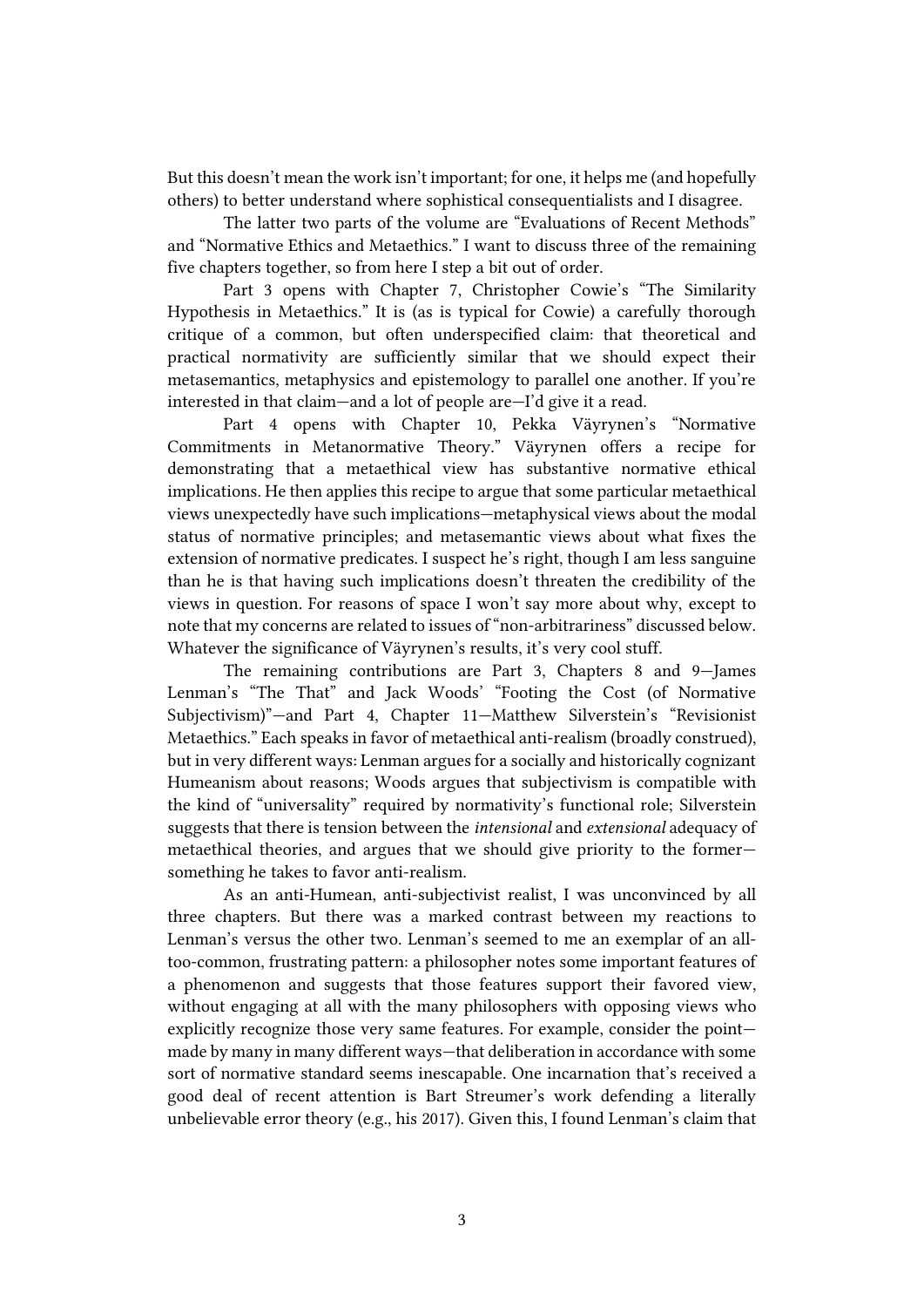such inescapability is "intended to embarrass the error theorist, as indeed it should" as ironic as I did needlessly acerbic (149).

Woods and Silverstein, by contrast—much like Sepielli—left me with a bolstered understanding and appreciation of my opponents and our disagreements. And I'll note once again that I found these chapters illuminating in ways that remind me of the particular value of this sort of volume.

Woods thinks that common claims that normativity's function requires a kind of *non-arbitrariness* should be understood "as claiming that the functional role of normative theorising requires that we be able to criticise and correct the actions of others" (175). Setting aside whether he is right that subjectivism can accommodate interpersonal criticism and correction, I think we should be at least as concerned with intrapersonal (and intrasocietal) non-arbitrariness. I am just as interested in criticizing and correcting myself and *us* writ large as I am in criticizing and correcting others in accordance with norms I endorse. I have difficulty seeing how Woods' sense of universality could accommodate that.

This brings me finally to Silverstein. Ideally, a metaethical view would vindicate or explain away our intuitions about the *nature* of ethics—e.g., the nonarbitrariness constraint just discussed—as well as about the *content* of ethics—e.g., that killing innocents for fun is wrong. Silverstein argues that given the inchoate nature of secular ethical inquiry, where there is tension between such *intensional*  and *extensional* theoretical adequacy, we should privilege the former.

I'm sympathetic. But I was surprised that Silverstein places ethics' purported universality in the *extensional* camp. Universality obviously has extensional implications, but I view it as an implication of the intuitions about non-arbitrariness just discussed. I'll close with a few words about this, following on the heels of Silverstein's claim that intuitions about universality have their roots in religious ethics:

[O]ur shared sense of moral principles as governing *everyone*  regardless of their attitudes evolved from a religious context in which divine commands take precisely that form. In the Abrahamic religions, at least, God's laws are generally universal in scope: 'Thou shalt not kill' is supposed to govern everyone, not merely those whose desires would be subserved by refraining from killing. (221-2)

I am no religious scholar, but this at least doesn't strike me as obviously correct. The particular command mentioned notwithstanding, the majority of Jewish laws—Judaism, of course, being the OG of Abrahamic religions—are *not*  universalistic. They are explicitly the Abrahamic god's laws *for the Jewish people.*  Indeed, at least early forms of Judaism were meant to be consistent with other peoples' having different laws from their own gods.

What religious ethics *does* have is a different kind of universality of *enforcement.* It seems likely that the loss of divine enforcement explains early